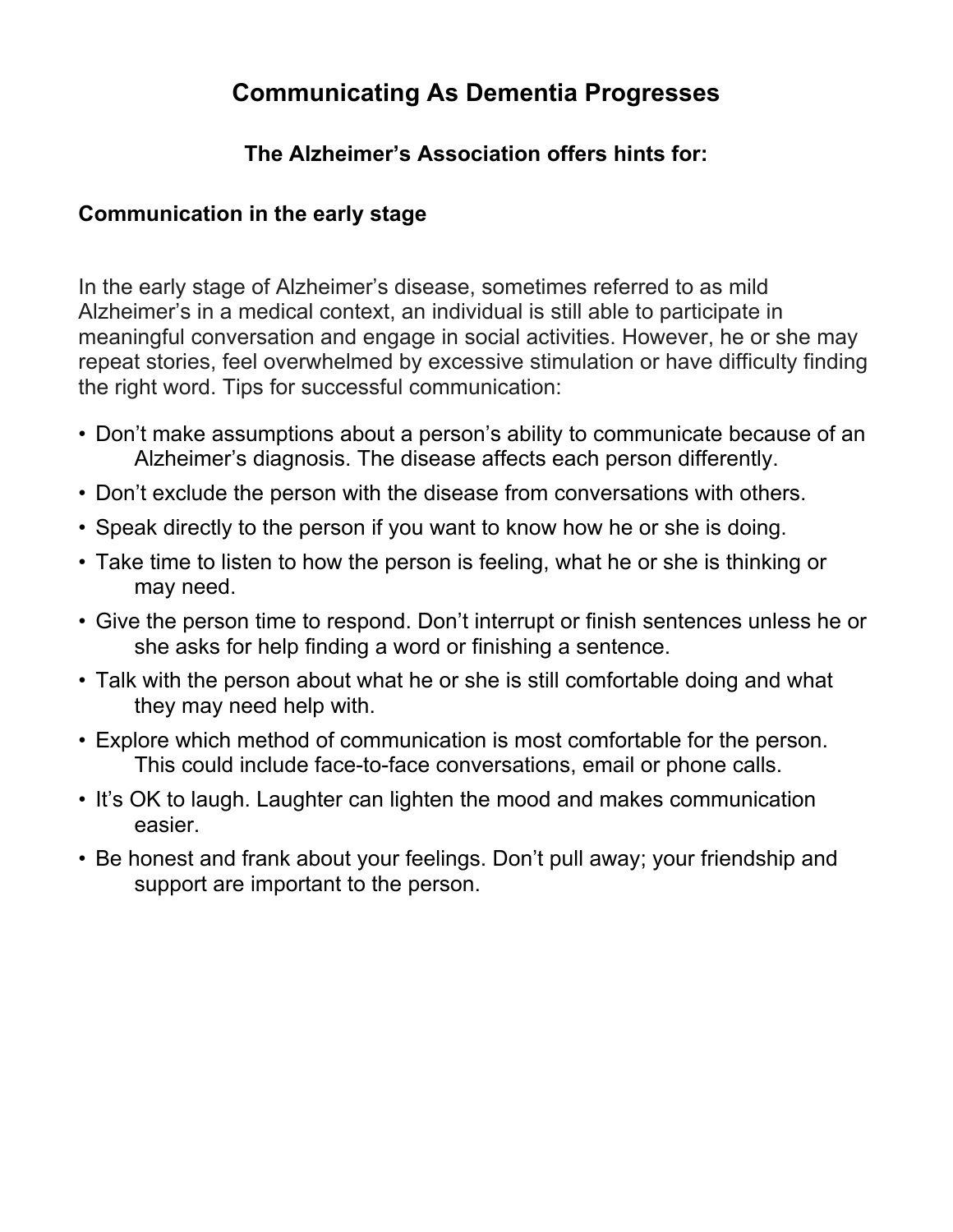### **Communication in the middle stage**

The middle stage of Alzheimer's, sometimes referred to as moderate Alzheimer's, is typically the longest and can last for many years. As the disease progresses, the person will have greater difficulty communicating and will require more direct care. Tips for successful communication:

- Allow time for response so the person can think about what he or she wants to say.
- Engage the person in one-on-one conversation in a quiet space that has minimal distractions.
- Be patient and supportive. Offering comfort and reassurance can encourage the person to explain his or her thoughts.
- Maintain eye contact. It shows you care about what he or she is saying.
- Avoid criticizing or correcting. Instead, listen and try to find the meaning in what is being said. Repeat what was said to clarify.
- Avoid arguing. If the person says something you don't agree with, let it be.
- Don't overwhelm the person with lengthy requests. Offer clear, step-by-step instructions for tasks.
- Speak slowly and clearly.
- Ask "yes" or "no" questions. For example, "Would you like some coffee?" rather than "What would you like to drink?"
- Ask one question at a time.
- Give visual cues. To help demonstrate the task, point or touch the item you want the individual to use. Or, begin the task for the person.
- Written notes can be helpful when a spoken word seems confusing.